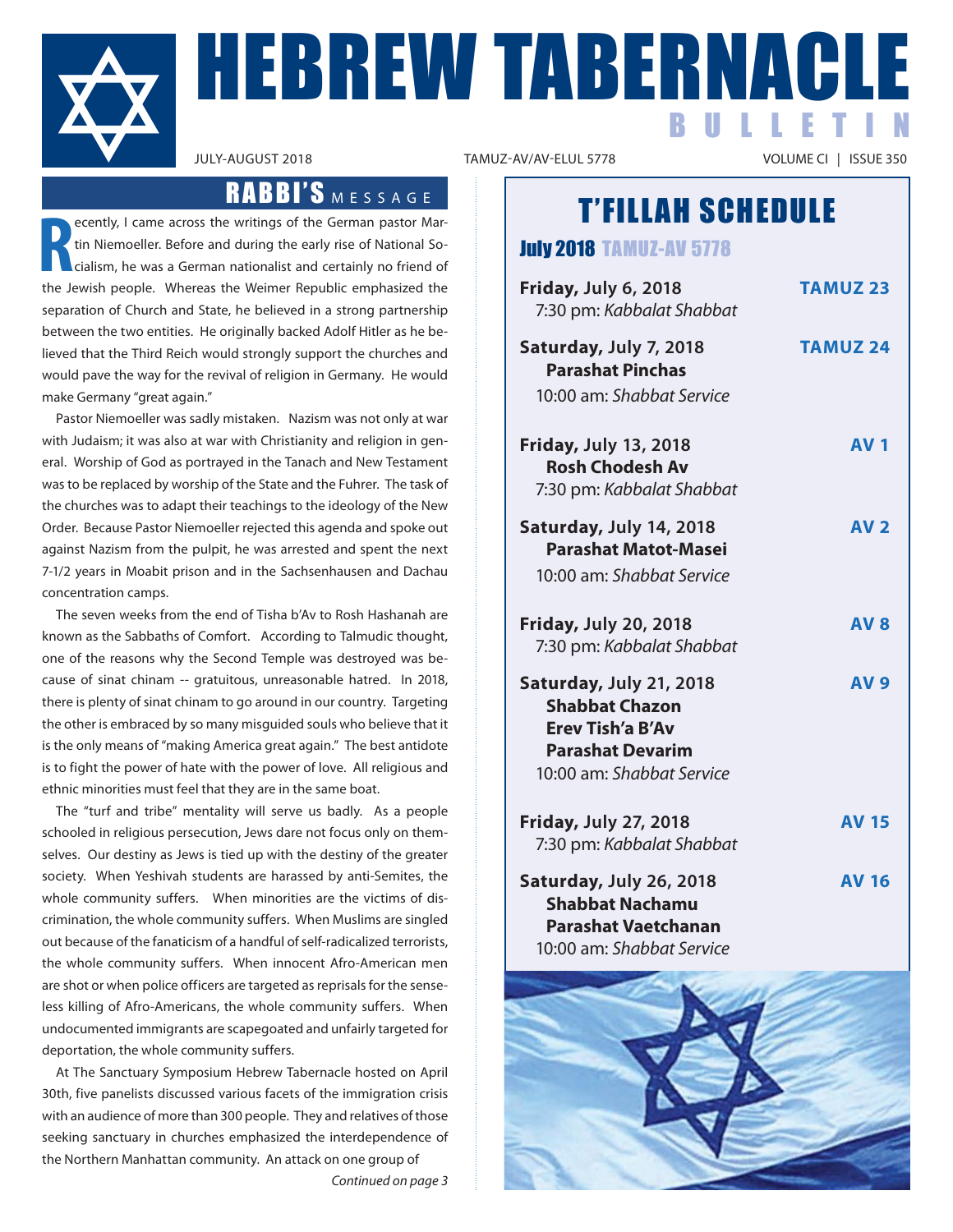

# HEBREW TABERNACLE **CONGREGATION**

*A Liberal Congregation & Progressive Community Center* 

| rebjeff2028@gmail.com                                                                                               |  |  |
|---------------------------------------------------------------------------------------------------------------------|--|--|
|                                                                                                                     |  |  |
|                                                                                                                     |  |  |
|                                                                                                                     |  |  |
|                                                                                                                     |  |  |
| jslcsw@aol.com                                                                                                      |  |  |
|                                                                                                                     |  |  |
| dennykelk@gmail.com                                                                                                 |  |  |
|                                                                                                                     |  |  |
| mkleinnyc@rcn .com                                                                                                  |  |  |
|                                                                                                                     |  |  |
| rselig@lycos.com                                                                                                    |  |  |
|                                                                                                                     |  |  |
| morent@att.net                                                                                                      |  |  |
|                                                                                                                     |  |  |
| sarasilver7@gmail.com                                                                                               |  |  |
|                                                                                                                     |  |  |
| desma.holcomb@gmail.com                                                                                             |  |  |
|                                                                                                                     |  |  |
| susan_gellert@yahoo.com                                                                                             |  |  |
| Diana Douglas Sisterhood President                                                                                  |  |  |
| dianaddouglas@hotmail.com                                                                                           |  |  |
| Richard Ehrenreich, z"I Men's Club President                                                                        |  |  |
| rehrenreichusa@nyc.rr.com                                                                                           |  |  |
| Sheldon Koy  Administrative Director/Educator                                                                       |  |  |
| skhspr@gmail.com                                                                                                    |  |  |
|                                                                                                                     |  |  |
| htoffice@nyc.rr.com                                                                                                 |  |  |
| htoffice@nyc.rr.com                                                                                                 |  |  |
| Susan GellertTot Shabbat & Chair, Chesed Committee                                                                  |  |  |
| Susan Gellert@yahoo.com                                                                                             |  |  |
|                                                                                                                     |  |  |
| Hebrew School CommitteeSara Silver & Loren Christian                                                                |  |  |
| Sarasilver7@gmail.com and lchristian@muzosa.com<br>Harriet Bailer, Diana Douglas & Regina Gradess GoldWing Curators |  |  |
| EHBailer@aol.com;dianaddouglas@hotmail.com;                                                                         |  |  |
| ReginaG99@gmail.com                                                                                                 |  |  |
|                                                                                                                     |  |  |

Web address: *www.hebrewtabernacle.org* Published bi-monthly by the

Hebrew Tabernacle of Washington Heights 551 Fort Washington Avenue New York, NY 10033-1908

**212-568-8304** htoffice@nyc.rr.com

a member of the union for Reform Judaism

# T'FILLAH SCHEDULE

## August 2018 AV-ELUL 5778

| Friday, August 3, 2018<br>7:30 pm: Kabbalat Shabbat                                                         | <b>AV 22</b>   |
|-------------------------------------------------------------------------------------------------------------|----------------|
| Saturday, August 4, 2018<br><b>Parashat Eikev</b><br>10:00 am: Shabbat Service                              | <b>AV 23</b>   |
| Friday, August 10, 2018<br>7:30 pm: Kabbalat Shabbat                                                        | <b>AV 29</b>   |
| Saturday, August 11, 2018<br><b>Rosh Chodesh Elul</b><br><b>Parashat Re'eh</b><br>10:00 am: Shabbat Service | <b>AV 30</b>   |
| Friday, August 17, 2018<br>7:30 pm: Kabbalat Shabbat                                                        | <b>ELUL 6</b>  |
| Saturday, August 18, 2018<br><b>Parashat Shoftim</b><br>10:00 am: Shabbat Service                           | <b>ELUL7</b>   |
| Friday, August 24, 2018<br>7:30 pm: Kabbalat Shabbat                                                        | <b>ELUL 13</b> |
| Saturday, August 25, 2018<br><b>Parashat Ki Teitzei</b><br>10:00 am: Shabbat Service                        | <b>ELUL 14</b> |
| Friday, August 31, 2018<br>7:30 pm: Kabbalat Shabbat                                                        | <b>ELUL 20</b> |

# Remember the **Hebrew Tabernacle** with a bequest.

Give a gift for generations to come and be remembered forever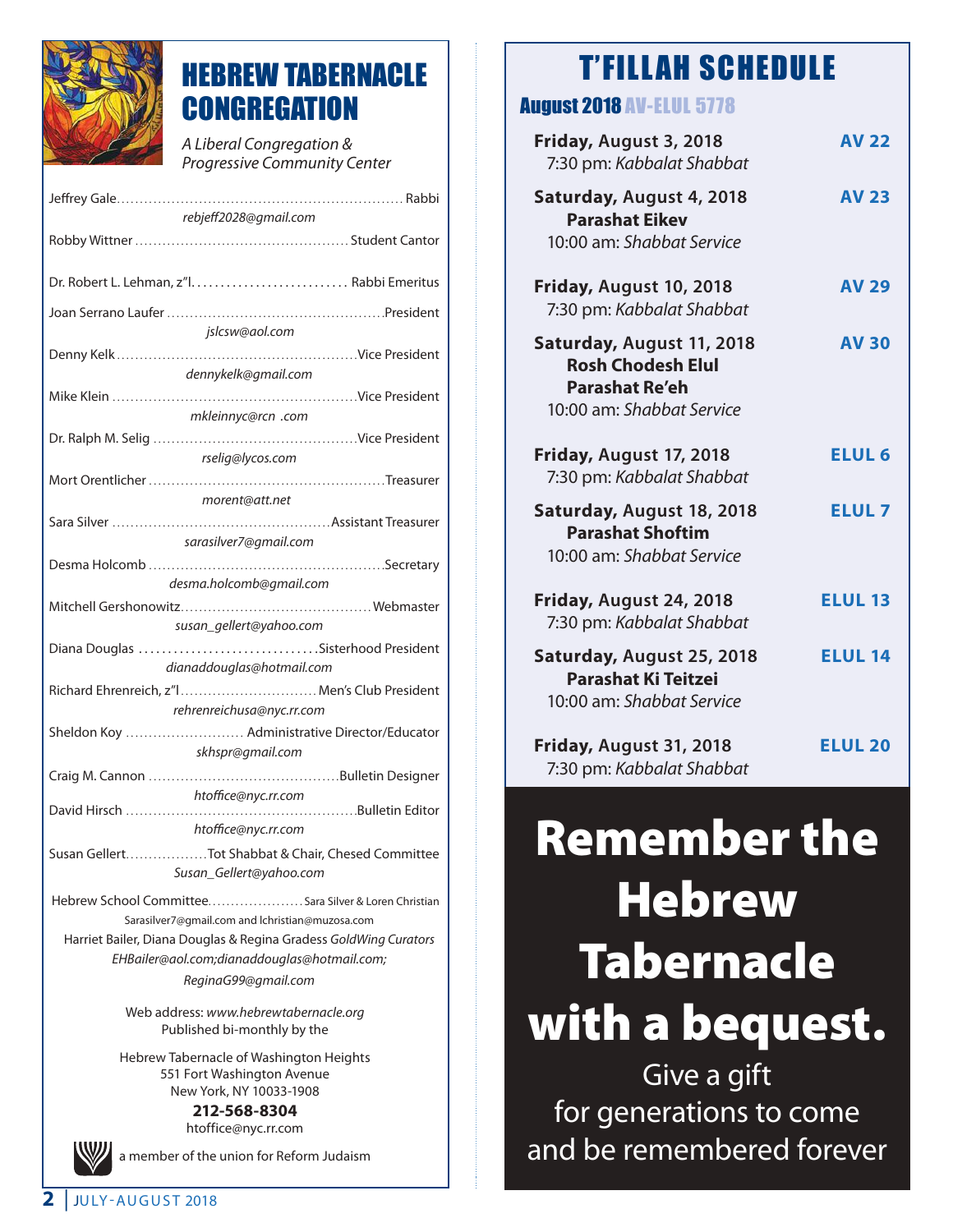### RABBI'S Message

*Continued from page 1*

people is an attack on all of us.

We are all in the same boat. In the famous words of Pastor Martin Niemoeller, "They came for the Communists, but I was not a Communist, so I did not speak out. Then they came for the Socialists and the Trade Unionists, but I was neither, so I did not speak out. Then they came for the Jews, but I was not a Jew, so I did not speak out. And when they came for me, there was no one left to speak out for me."

# Our Family is Your Family By Justin m. Shames

ow do you celebrate Shabbat? On most Friday nights, if you're like us, you come home from work you light Shabbat candles, say a quick blessing over a challah and wine and enjoy a meal with your family. But what if you took a longer moment to welcome the Sabbath and enjoy a meal prepared for you and you got to enjoy it amongst friends and family? That's what we at Hebrew Tabernacle Congregation get to do once a month at our Shabbat family service and dinner.

As a new member of Hebrew Tabernacle Congregation, I wasn't sure what to expect when we came to our first Family Service over two years ago. Rabbi Gale and Cantor Robby led us in prayer and song. We took special moments to sing and dance around the shul, we paused to pray for those in need of healing, both physical and spiritual and we took a moment to let each other know what we are thankful for. Our children rose to the bimah and shared a story or mini- shpiel about that month's focus in Hebrew school. A different class presented each month led by our amazing Hebrew school principal Sheldon Koy. All this is followed by a wonderful meal, catered by congregants. We share a glass of wine and break bread together we watch our children eat and play together while the adults take a moment to talk and share a glass of wine or two. Sounds pretty nice, doesn't it?

Another year of family services has come to an end. Another year of our growing congregation joining together in prayer and song followed by a good meal and a little education. These are special nights, and I look forward to the future family service and dinners that my family and I will share with the members of Hebrew Tabernacle.

## Hebrew School Ends Exciting Year By RoseAnn Hermann

morah of Kitah Hay and Kitah Aleph

5778 was an exciting and busy year for Hebrew Tabernacle's Hebrew School, which we celebrated at our Siyyum on May 4 with a photo montage and projects on display. We had a little of everything on our calendar,  $\aleph$  -  $\uparrow$ !

There were many holidays and days of observance to learn more about throughout the year. Succot, Chanukah, Purim, Tu b'shvat, Pesach, and Shabbat each gave the students opportunities to learn more about our history, Hebrew language and liturgy. With the help of Cantor Robbie, all of our classes learned prayers that we say every night when lighting the Shabbat candles. We read our version of the Megillah for our Purim spiel.

Friday night Family Services gave each class opportunities to share what they were learning, opening the discussion to include friends and family sitting in the pews, or moving downstairs to the social hall and presenting original works. Kitah Aleph led Shabbat candle lighting, Kiddush and motzi. Kitah Bet presented on the holidays of Chanukah and Pesach. Kitah Gimmel presented on Welcoming the Stranger and The Binding of Isaac. Kitah Dalet offered us lessons on midrash with creative interpretations of the Bible designed to reveal hidden or deeper meanings. Kitah Hay 1 shared ancient and contemporary facts about Chanukah.

A big addition this year was our history track. Kitah Hay 1 & 2 started in ancient Israel and concluded with immigration to the United states in the early 1900's. A highlight of this was a Hebrew School trip to the Tenement Museum on the Lower East Side. Not only did we have a range of students from each class, we brought classes together to discuss this and other periods in Jewish history, which proved very successful.

Every Monday and Wednesday, our kids said blessings over their snacks, heard important announcements from Principal Shelly Koy, learned more prayers and songs from Cantor Robbie, and kibbitzed. This may have been the most special time of all. Together they became their own community within a space that has a history of building community, continuing the tradition of l'dor v'dor, from generation to generation.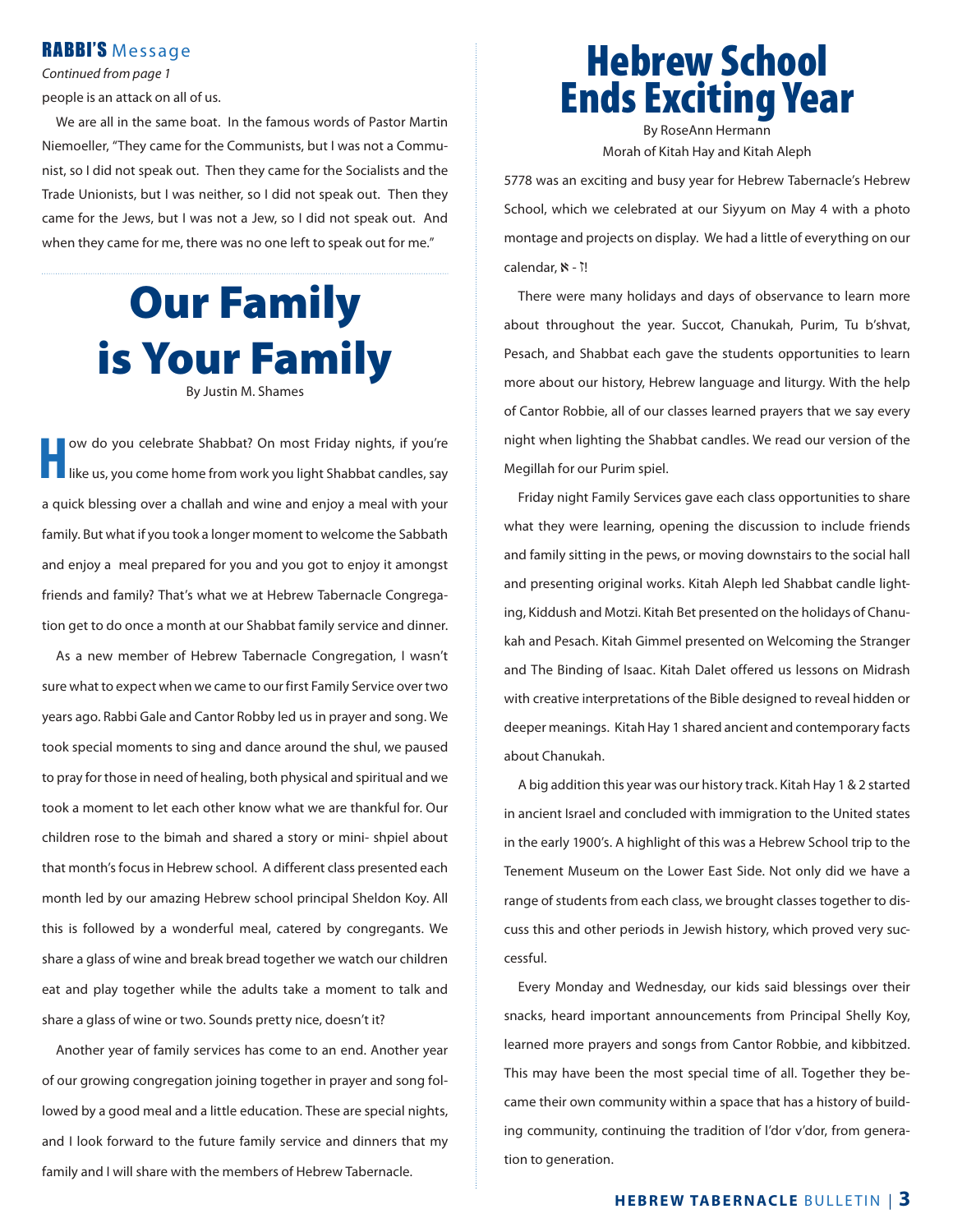# **THANK YOU**

### **wE GRATEFUllY ACKNOwlEDGE ThESE RECENT CONTRIBUTIONS:**

#### **ClERGY ASSIST FUND**

*received a donation from…*

#### **GENERAl FUND – MISC.**

*received a donation from…* Megan Chambers & David Trubatch General Fund Donation Daniel mutlu General Fund Donation Ralph Selig General Fund Donation

#### **GENERAl FUND**

*received a donation from…*

Steven & Amy Wittner **In the Contract of Transform Contract America** In memory of Fred Wittner Robert & Hillary Zatz **Yizkor Donation** 

### **PRINCIPAl'S DISCRETIONARY FUND**

*received a donation from…* 

 Hebrew Tabernacle Sisterhood Assists to cover clergy payroll costs - may 2018 Hebrew Tabernacle Sisterhood Assists to cover clergy payroll costs - June 2018

 $A 2/2$ 

 Jacqueline Berkowitz & michael Stallman In honor of Judge Edward Lehner's Birthday Charles & Lilli Friedman In honor of the birthday of Vernon mosheim

Susan Gellert & Mitchell Gershonowitz **In honor of the Bar Mitzvah of Laszlo Stein** Robert & Hilary Zatz **In honor of the 50th Wedding Anniversary of Harriet and**  Gene Bailer Justin & Yocasta Shames **In honor of Bar Mitzvah Blessing Lessons by Susan Gellert** 

Bella Bankoff **In memory of the Yahrzeit of Nathan Gordon** In memory of the Yahrzeit of Nathan Gordon Jeff & marjorie Bauml In memory of the Yahrzeit of mildred Shultz Eva Feist In memory of the Yahrzeits of Alice and Erwin Koppel Charles & Lilli Friedman In memory of the Yahrzeit of Arthur Friedman martin Friedman In memory of the Yahrzeit of Karl Friedman Susan Gellert & mitchell Gershonowitz In memory of the Yahrzeits of Amy Breth and Berthold Adler Barbara Gonzo In memory of the Yahrzeit of Harry Dlugatch Mark & Rita Hamburgh **In memory of the Yahrzeit of Jenny Hamburger** In memory of the Yahrzeit of Jenny Hamburger Mark & Rita Hamburgh **In memory of the Yahrzeit of Celia Klein**  Ingrid Hirsch In memory of the Yahrzeit of Suzanne Hirsch Galimir Sharon Lehman **In memory of the Yahrzeits of Joseph W. Tucker**,

 Charlotte Tucker and Rabbi Robert Lehman Helen Neidell In memory of the Yahrzeits of Ernest, Julius and Henny may Harry Reis & Ellen Nakhnikian **In memory of the Yahrzeit of Margot Reis**  Vera Strauss In memory of the Yahrzeit of Otto Strauss Margaret & Lawrence Suran In memory of the Yahrzeits of Louis Gottfried and Erich Suran Herbert & Suzanne Susskind In memory of the Yahrzeit of Dorothy Gabriel Gary Thalheimer **In the United States In memory of the Yahrzeit of Gretel Thalheimer** Robinanne Turiel & Todd Rubinstein **In Memory of the Yahrzeit of Noel Robert Rubenstein** Pauline & Lawrence Ungar In memory of the Yahrzeit of Henny Hamburger Steven & Amy Wittner In memory of the Yahrzeit of Gertrude Wittner

 Sheldon Koy Principal's Discretionary: In honor of Irina Shneerson's birthday Stacy Silver Principal's Discretionary Fund: Gifts for Hebrew School teachers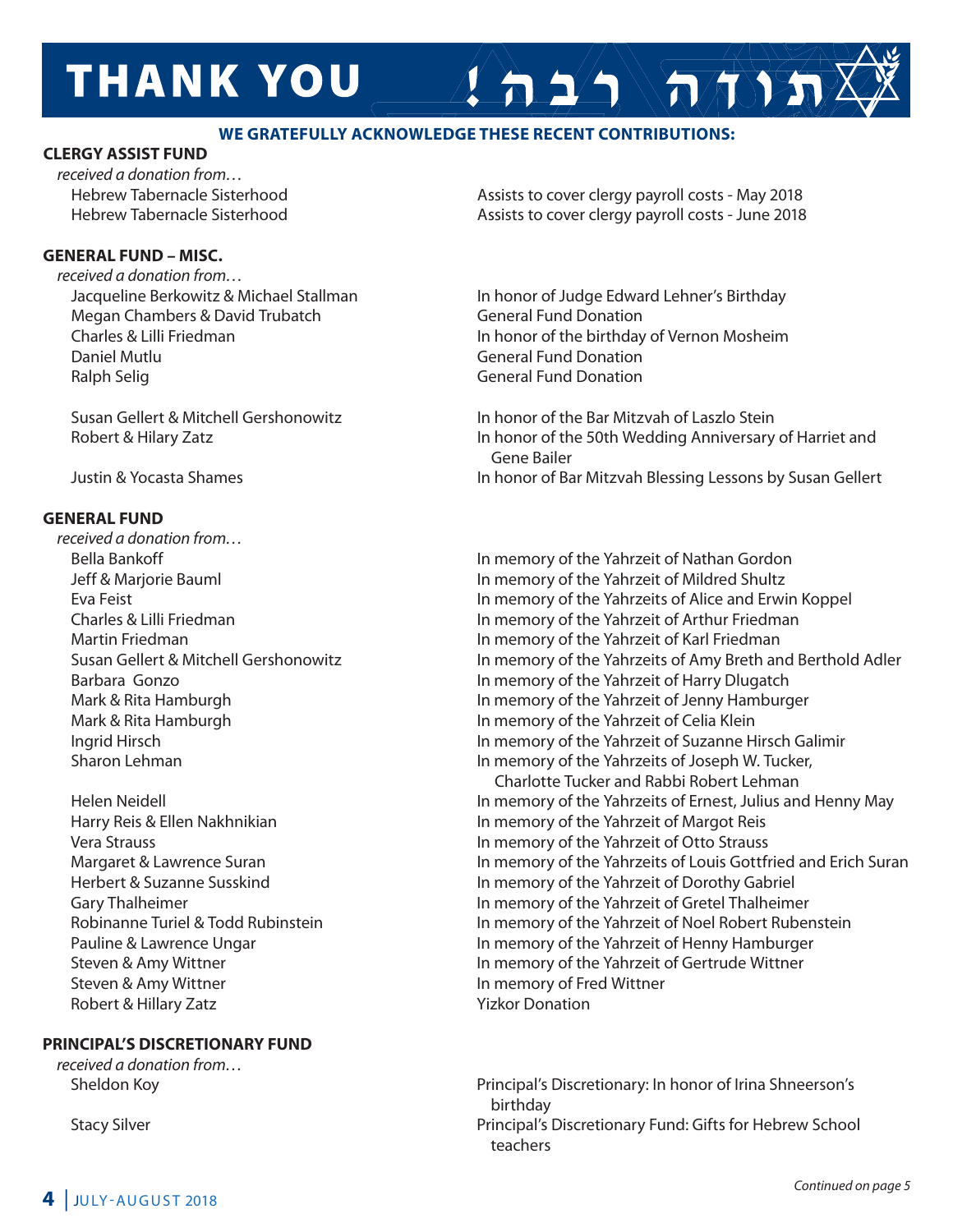# **THANK YOU**

## **DONATIONS**

*Continued from page 4*

### **PURIM CARNIvAl FUND**

*received a donation from…* Sheldon Koy<br>
Joseph & Joan Serrano Laufer<br>
Purim Carnival Joseph & Joan Serrano Laufer Joseph & Joan Serrano Laufer Chai for pie Brandy & Susanne Wood **Purim Carnival** 

#### **RENOvATION FUND**

*received a donation from…*

### **TOT ShABBAT FUND**

*received a donation from…* Brian Schneider & Jennifer Talansky TOT Shabbat Program on 5/4/18 Various TOT Shabbat Program on 5/4/18

Diana Douglas **Diana Douglas** Donation covering the expenses of renovations for the Air Conditioning Fund

 $2 \Delta 2 \Delta \sqrt{\pi} 3 \pi$ 



*Thanks to Eileen Scigliano and Larry Cytryn for sponsoring HT's participation in the "Celebrate Israel" Parade!!*



HT President Joan Laufer and Letitia James, Public Advocate for the City of New York.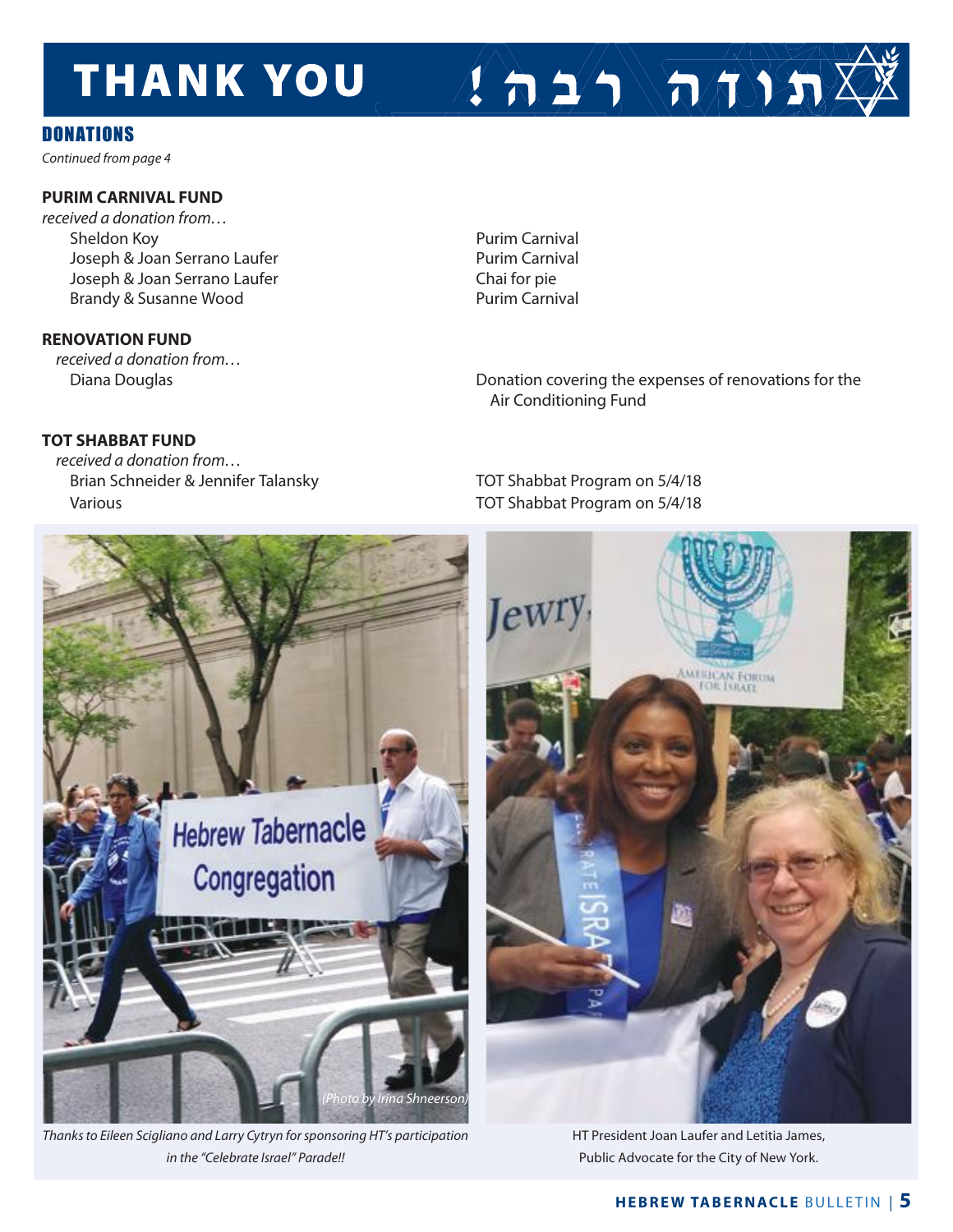# Book Club Selections Speak Volumes

**S**uppose your only friend was accused — along with her husband of passing on atomic secrets as part of a Soviet spy ring? What if you had evidence in your possession that would exonerate the couple before their planned execution for treason? This was the premise of The Hours Count by Jillian Cantor, which Hebrew Tabernacle's book club discussed in April. The Cold War novel imagines a character's relationship with her neighbors, Julian and Ethel Rosenberg.

The book's title comes from a Pablo Picasso quote, reflecting the countdown in hours and minutes to the Rosenberg's death sentence. The fictional neighbor, millie Stein, struggles to help her young son overcome developmental challenges and finds kinship with Ethel, who has significant challenges with her older son. This link plunges millie into a world of intrigue that changes her life. The book's facts and detail skillfully evoke the controversies in 1940s America and the related debates that continue today.

 In may, the book club turned to the brilliant non-fiction work The Victim's Fortune: Inside the Epic Battle over the Debts of the Holocaust. Written by Hebrew Tabernacle member John Authers with Richard Wolffe, both Financial Times' journalists, the book chronicles how a dedicated group of U.S. campaigners won compensation for Holocaust victims and their heirs.

An eclectic group of American philanthropists, lawyers, politicians, financiers, and religious leaders tackled the Swiss banks, European insurers, corporations and others that had held money looted by the Nazis. While the sums held in dormant bank accounts, or due to policy holders, or never paid to forced laborers was always unclear, its value was less than the cost of being barred from doing business in the United States. The moral responsibility of Jewish financial institutions, which had been taken over by the Nazis and bought back after the war, was similarly murky.

Our group was honored to have John, now the FT's senior investment commentator, give us insights into the making of the book, and the irony of seeing so many of the campaigners end up disgraced and imprisoned. Our questions explored the difference between reparation and restitution and the poignant biblical origin of the book's title. John described hunting through financial archives and ledgers, and of finding in a single mimeographed page all that remained of a life lost in the Holocaust.

Check the website for upcoming meetings. All are welcome.

# Synagogue Makes Important Progress at 2018 Annual Meeting

**G**iant thanks to the 52 people who attended or sent in proxy ballots to our May 6 annual meeting, overseen by President Joan Laufer. They represented a wide spectrum of our membership, who approved changes to our bylaws, elected new leaders, adopted a budget and heard updates about our thriving programming under Joan's leadership.

We elected both returning and new leaders for three-year terms— Bernie Crystal, Charlie Friedman, John Kelk, Treasurer morton Orentlicher, Fredy Seidel, Navahjo Stoller and Jennifer Talansky. And board member Sara Silver became assistant treasurer. Thanks to Denny Kelk for chairing the nominations committee.

Our fiscal year budget from June 2018 to June 2019, is close to covering our normal expenses, thanks to a mix of income from members, Hebrew School parents, and grants, plus licensing fees from the three congregations and other community groups that share our building. But we need to raise significant funds to replace our ailing 40-year-old air conditioning with a new, efficient cooling system. Please explore matching employer donation programs and other strategies to enhance your giving, and bring your ideas and energy to plan the 2019 Spring Gala.

 members reviewed the first comprehensive Bylaw Amendments, which were developed by a committee chaired by Judge Tara Collins and approved by the Board. Attendees made one change, to size of the ritual committee. The legally required second review and final vote on these Amendments will be held October 14.

Last year, Hebrew Tabernacle added 24 new members, according to membership chairs Rita Hamburgh & Desma Holcomb. The Social Hall has new a carpet and curtain, and the building committee chaired by mike Klein is working on the air conditioning and heating issues. Andy da Silva reported warmer relations with the other congregations who license space: Ft. Tryon Jewish Center, Uptown Community Church and Nuevas Buenas. Shelly Koy, Susan Gellert, and Jen Talansky offered reports about our vital Hebrew School and growing Tot Shabbat offerings. And Sisterhood Chair Diana Douglas discussed how Women of Reform Judaism may be able to help us transform our Sisterhood for the current era, with new programming at different times of day, so that working adults can participate.

Hebrew Tabernacle CONGREGATION **A REFORM COMMUNITY** Proud of our history.

JOINING TOGETHER FOR THE FUTURE.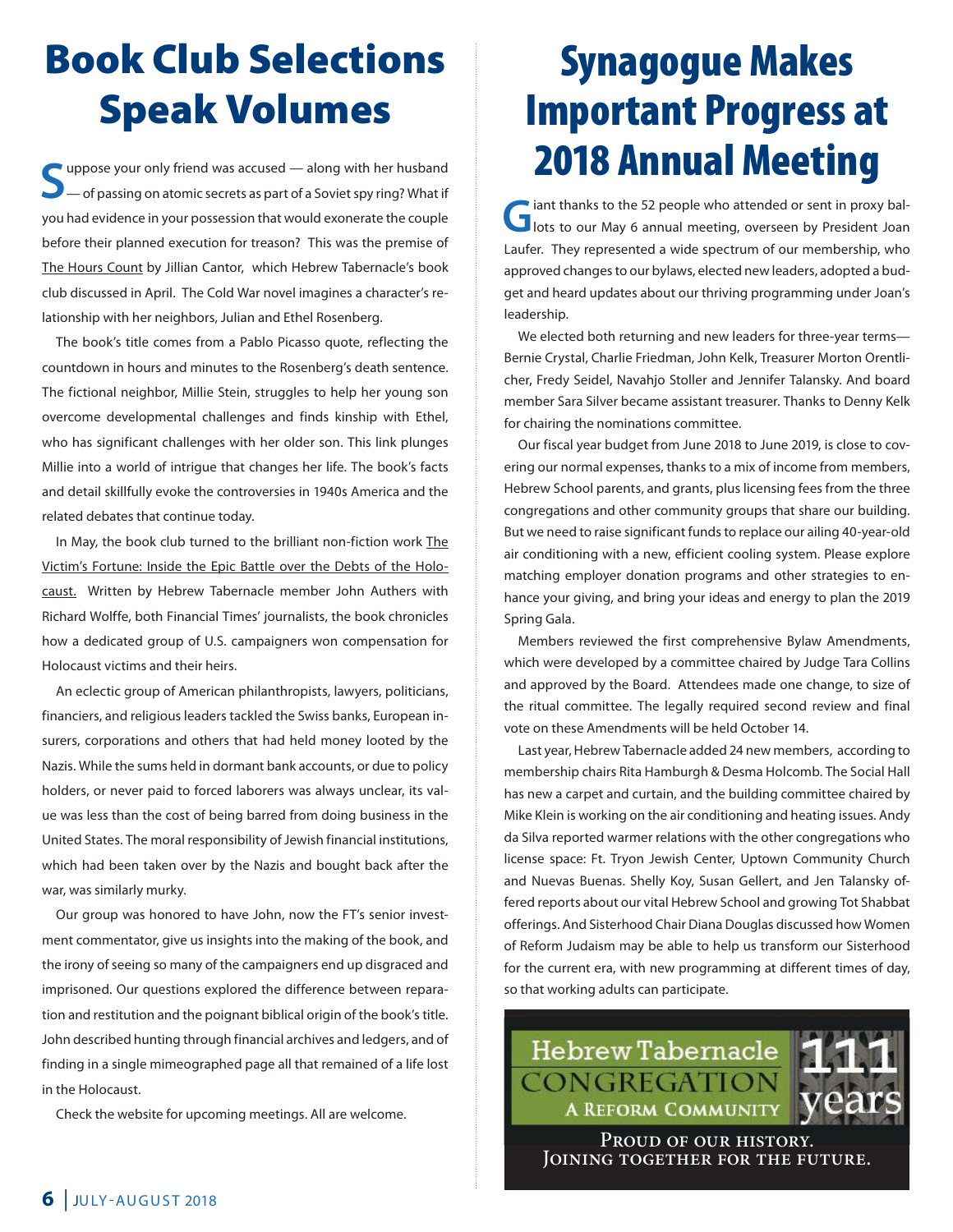# The Hebrew Tabernacle's Armin and Estelle Gold Wing Gallery July/August, 2018 Exhibit **Len Cicio Places I Love in the Heights and Inwood**



**ARTIST'S STATEMENT:** For more than twenty years, Len Cicio has lived next to **Inwood Hill Park, the last** natural forest in Manhattan. There he finds a primal and supernatural quality to its landscapes.



**Red December Skies** 

He is also inspired by city subways, which to him, are a perfect blend of sci-fi, drama, futurism, and a powerful energy force.

Len has been influenced by the Creator who stamped the color of love into life, and by the artwork of Vincent Van Gogh and Lyonel Feininger.



**Escalators to 181 St.** 

Currently, his favorite drawing techniques are intermixes of colored pencils, pen and ink, oil pastels and wax art bars on paper. He plans to try acrylics on canvas soon.

www.lcicioart.com, lcicio@nyc.rr.com

Please join us for the **Artist's Opening Reception** Sunday, July  $8^{th}$ , 12:45 pm  $- 2:00$  pm

Hebrew Tabernacle: 551 Fort Washington Avenue at 185 St NY, NY 10033 Directions: "A" train to 181 St. walk to 184 St. exit, take elevator up to Ft.



**Washington Ave., cross street.** Or Bus: M4 or M98 to 185 St. HebrewTabernacle.org 212-568-8304 Free admission  $-M$ , W, F 9:30 am - 4:45 pm Some evenings by appointment. Wheelchair accessible.

**Hebrew Tabernacle** 

Exhibit open through Wednesday, August 29th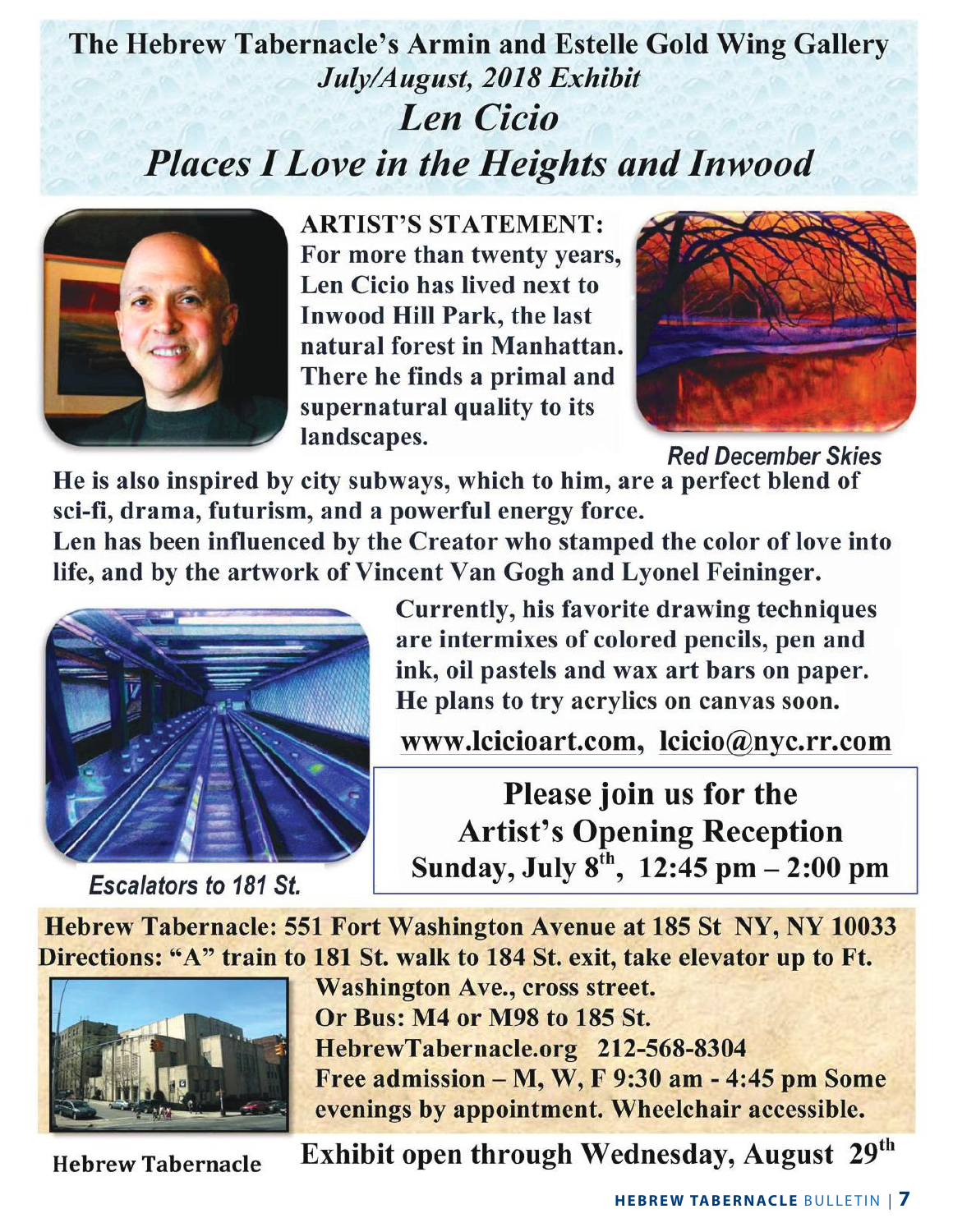#### **IN MEMORIAM**

In grateful memory of the departed whose names are taken from the records of Hebrew tabernacle and Beth am and which appear on a separate weekly Yahrzeit list. It is our minhag to read Yahrzeit names at the Shabbat services following the date. **If you would like a name read, please call the office in the preceding week**.

#### **YAhRZEIT lIST**

**July 1 – July 7, 2018**

Greta Pecker Bauer Gary Blum Herman Blumenthal Ernest Caspary Lena H. Cirker Eric Cohn Alvina Coin Siegfried Collin Hattie E. Davis Alice Dreifuss Bertha Elias Siegfried Frank Sally Fuld Abraham Garfunkel Mac Greenbaum Else Grumbacher Eugene Hamburger Carla Heilbut Dr. Hans Hesse Rosa Heyman Joseph Isner Nathan Jerome Allen Kalfus Louis Kirchheimer William Koy Lottie maienthau Alfred marx Isabel medina Emma Meyer Paul Meyer Hugo Miller Marcel Montrose Ella mosback Jacob Neugarten Julius Oppenheimer Oskar Oppenheimer Louise F. Roos Bertha Rosenberg Deborah Rothschild Felix Schwarz Jacob Schweitzer Selma Simon Deborah Slosser Ilse Strassburger Marcel Weil Sigl Wertheimer Lothar zander

#### **July 8 – July 14**

Gusti Abraham morris Abrahams William Appel Yuri Arono Lilo Bachrach Liddy Becker Hyman Block Erna Blumenthal Gustav Blumenthal Hansi Brinitzer Irene Bronheim Paul Ernst Jennie Finkelstein Sigmund Glauber Manfred Golding Mary Greenberg Max Gutmann Clara Hamburger Frederick Heidelberger Dorothea Herrmann Dora Herz Ludwig Hirsch Gus Jonas Willy Kasel Fannie Kessler

 Gerdy Kleinman Jeanette Koch Hilde Kracko Trude Lehmann Staff Sgt. Hyman Levine **Martin Levite**  Hanschen Levy **Bernard Malvin**  Albert mandel Henry Marx Rose Marx Rosa McDowell Augusta merber Samuel mosback Susan Myerson Fanny Naschke Willi M. Nelkens Dr. Grete (Teutsch) Norman Fritz Philipp Ruth Pierson Minnie Rawle Johanna Reinhardt Jesse Rosen Hannah Rubino Grete Salomon Sidney Salzman Max Schachter Lillian Schlesinger Adolf Schloss Florence Schulhafer Benjamin M. Schwartz Candido Sdoia madeleine Secunda Miriam Silver Irving Silverman Otto Strauss Joseph W. Tucker Leonhard Vogel Abraham Wecker Paul Weinberg Isidore Winchell Hermann Winter Ernst zirkl

**July 15 – July 21**

Ludwig Dingfelder Julius Gold Arthur N. Goodman Hilda Grau Emilie Grumbacher Willy G. Grunfeld Martin Hochstim Hans Joseph Leo Kaiser marian H. Katzki Julia Kronman Rita Leopold Berta Levina-Okon Louis A. Levy Elizabeth Loewenberg Max Lomner **Toni Marx** Hildegard menke Jenny Neugarten Max Neugarten Sally Neugarten margaret Neumann Solomon Neumann Hermann Noerdlinger Rachel Ockun Jonas Phillips Jakob Polak Jenny Rosenbaum Adler Karola Sanders David Schnurmacher Walter Schwenk Paula Simons Edith Springer Henry M. Steinberger Leopold Gershon Steiner Margot Steinhardt Lt. Col. Walter Stern Morris A. Wartell Gussie Weingarten Hedda Weingarten Lucy Wertheimer

Continued on page 9

**8** JULY-AUGUST 2018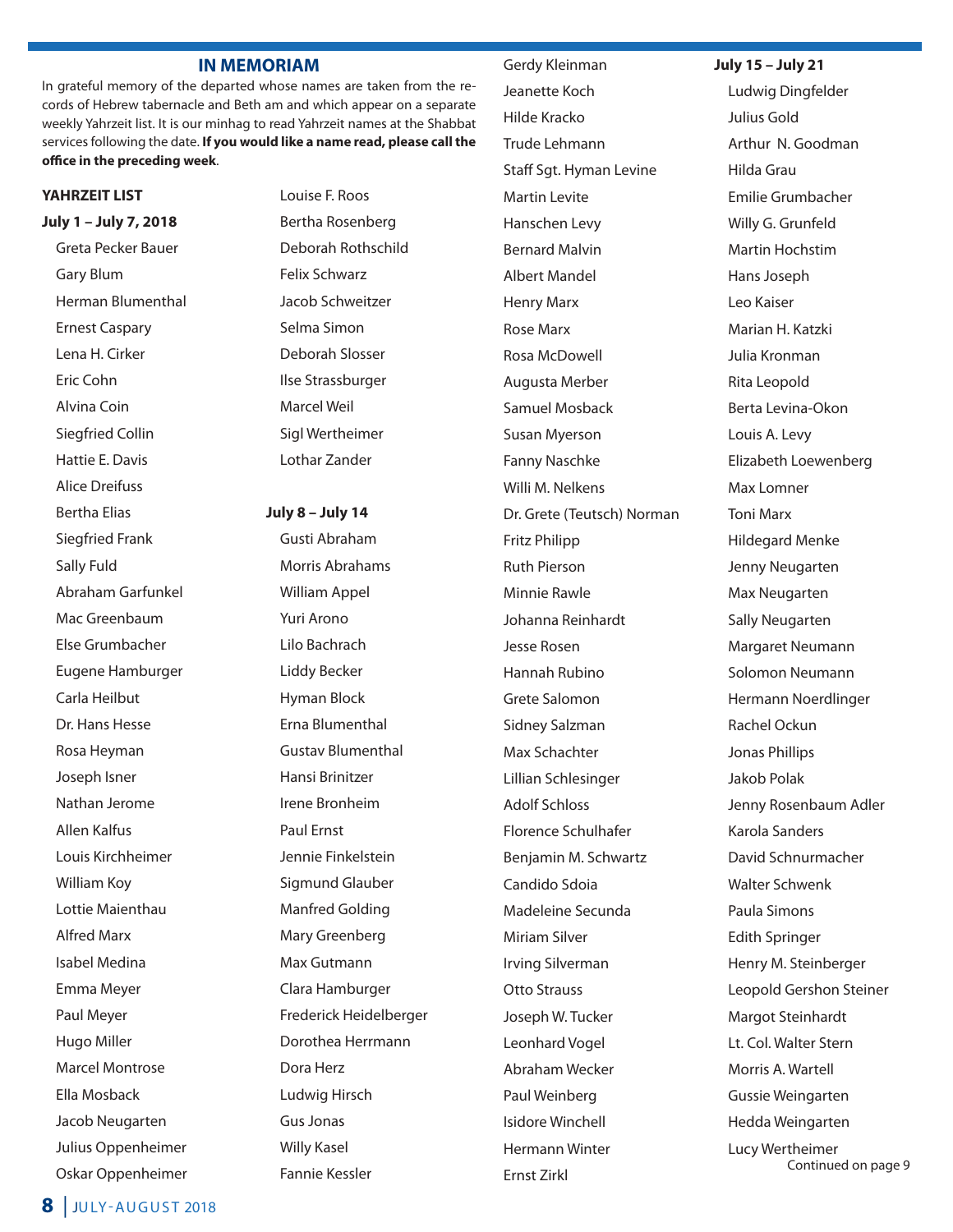**YAhRZEIT lIST**

*Continued from page 8*

**July 22 – July 28**

Minna Altmann Louis Becker Paul Berger Alfred Bloch Linda Braunschweiger Steven Flehinger Simon Fleischmann Senta Frank Amson Fromm Hilda Goldschmidt Lena Greenberg Ernst Grumbacher Sol Hamburger Dr. Max Hamburgh Otto Hammerschlag Paula Hartog Bruno Heymann Lilli Kaufman Philip Lacob Jacob Lowenstein Joseph Lowenthal Hermann Monatt Hyman Morris Ilse Neuberg Leo Nordlinger Wilhelm Ottensooser Nelly Schloss Rollman

 Jennie Rubens Louise Saalfeld Hannah Samuels Henry Schneider Harry Schwartz Vivian Schwenk Toni Seligman Nathan Silver Herbert Sostman Lilly Sternfels Dina Uhlfelder Linda Robin Uhlfelder Else Wetzler Dr. Herman Wolf

**July 29 – August 4**

 Phyllis Allman Juda Allweil Johanna Baum Max Baumgart Robert Becher Kurt Berlin Lucy Bissinger Karoline Bloch Leo Burkhardt Irving Collin Sophie Dingfelder Fred Dittman Theodore Eulau Jacqueline Feitler



If you would like to receive a hard copy, we ask that you subscribe by sending a <sup>\$</sup>5 contribution to The Bulletin Fund (if you have not already done so). We also ask that you consider contributing to The Hebrew School Scholarship Fund and the Senior Citizens Support Fund. Please make checks out to Hebrew Tabernacle and write the name of the Fund in the memo line.

 Trude Froehlich Leo F. Gunther Theodore Hecht millie Heidelberger Hedwig Hochberger Ida Kahn mathilda Kahn Leo Kahn\* Siegmund Katz Hilde Kaufman Joseph Elias Knoepfler Carl Koestler Jack Leslie Benjamin Loebenberg Hildegard maas Lena Maculla Daniel McCracken Jacob merber **Anne Morks** Gertrude Mverson Otto I. Neu Rebecca (Dolly) Nieman Irene Oppenheim Dora Trachman Perlroth Clem K. Rashbaum Else Redelmeier Bella Reutlinger Annie Ring Manfred Rosenthal Anna Rubel Hermann D. Rubenstein Herbert Schnur Dr. William Schwarz Helen Borsody Sdoia Ida Silverman Stephen Spector Gustav Stamm Albert Stream Elisabeth Tobar Alexander S. Waldman Egon Wollner

Richard Froehlich

**August 5 – August 11**

 Sarah Abrahams Sylvia Austern Elizabeth Barth Edward Baum Elsa Bauml Gerda Brandon moses Cohn Martha Dingfelder Rosettel Englander William W. Falk Paula Froehlich Hermann Ganzmann Alfons Goldsand Walter H. Goldschmidt Walter Gross Anna Hammer mathilde Heilbronn Wilhelmine Hersberg Coralie Herz Arthur Heynemann Paul Joseph Hirsch Irmgard Horn Bertha Jaglom Rudolf Kahn Jeanette Kaiser Walter Katz Mina Kavaler Paula Landsberg Frieda Lass Leo Lehman Hirsch Leib zvi Arye mildred Levison Irving N. Lisman michael magasiner Fred marcus Mendel Michel Abraham Myerson Leonie Neuburg Rita Nitzburg Henny Ottenheimer Friedchen Pollack Continued on page 10

*Thanks for your support!!*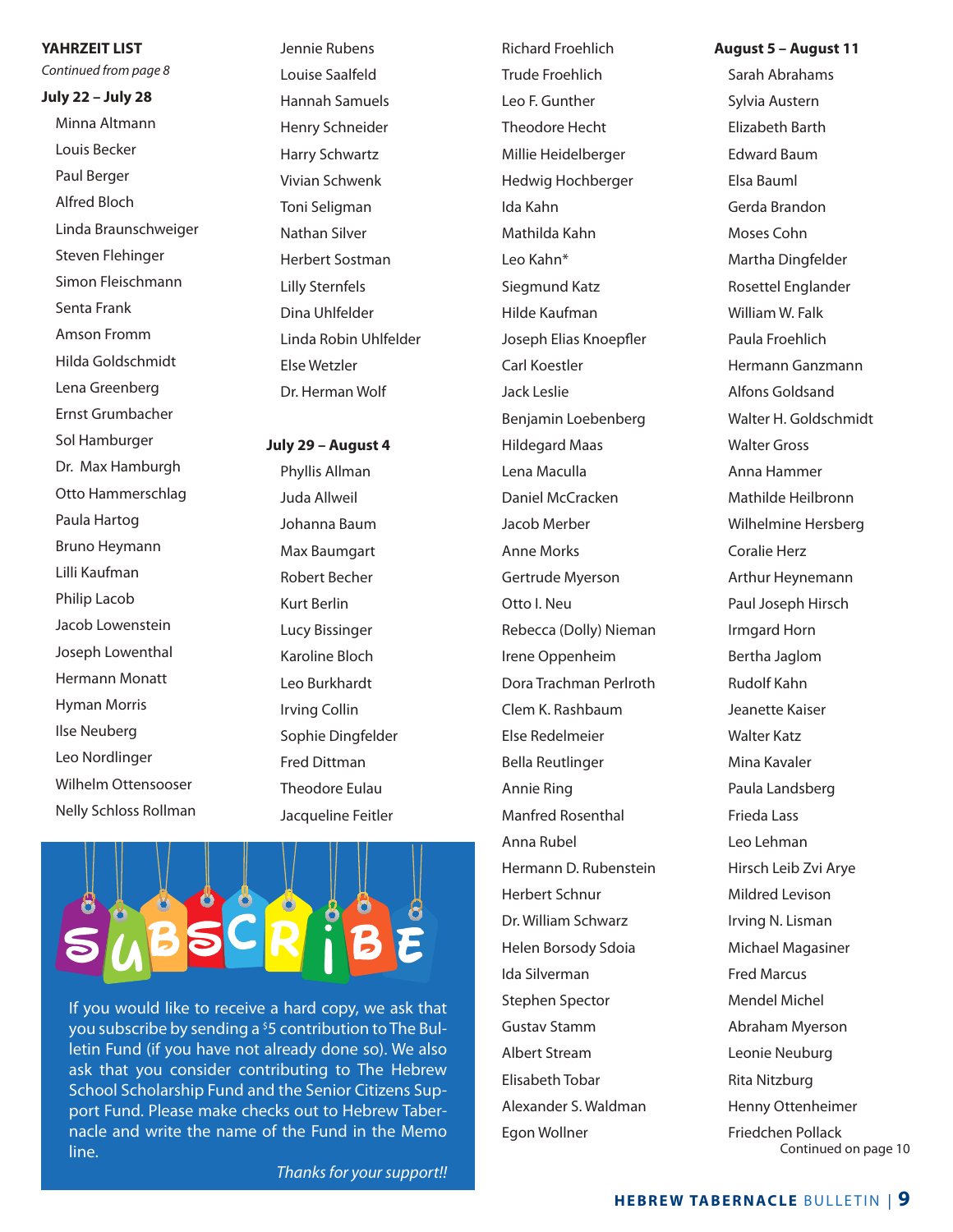#### **YAhRZEIT lIST**

*Continued from page 9* Irma Rosenthal Abraham Scheuer Thomas Schneider Helen Schott Bettina Simon Dr. Alfred J. Stern Irving Stern William Stokes Jenny Straus Louis Straus Nathan Weiler Jacob White

#### **August 12 – August 18**

 Leopold Althof William Altschuler Helen Blum Babette Eichberg Ernest W. Eisenheimer Lawrence A. Eschelbacher Martha Ettlinger Sadie R. Fischler Stella Simons Glassman Regina Goldsmith Joseph J. Golieb Martha Greger Adolph Hirsch Fanny Hirsch Julia Hirschowitz Irma Jonas Leon Kahn Erna Kaufman Kurt Kessler Adolph M. Kornreich Hermann Levy Arie Liebrecht Frances Lisman Hugo Lowenthal Morris Manheimer Henry Meyer

 Jakob michel Jacob Regensburger Max S. Rosenfeld Frieda Salomon Seymour Sapadin Gustav Schretski Etta Sherez Benno Sternfels Helene Strauss Jerry J. Strauss Joseph Sturman Fred Tager Auguste Thalheimer Joseph Tobias Abraham Unger

#### **August 19 – August 25**

 martin Ahrens Rose Altschuler Ludwig Aron Alma Blum Otto Brunell Rose Ebel Jeanne M. Engel Otto Fried Arthur Friedman milton Geist Adele Goetz Adele Goldstain Nathan Greenberger Ludwig Gutman Heinz Haas Lotte Haas Albert Hamburger Kurt Hanff Katie Heilbronn Israel Henry Horowitz Ernestine Israel Sarah Jacobson Erna Joseph Alfred Kadden Emma Kahn\*

 Ernest & Walter Kaufman maurice E. Keidan Samuel Klein Gunther Knoepfler Alice Eva Kulb Helen Gitsky Laurie Toni Lehman Rose Leslie Ruth Levi Jack H. Lowenstein Ella maier Flora W. Matthews Martha Militzer Eileen Commanday mullen Helen Oliver Greta Oppe Eugene Ottenheimer Susanne Popper Edelman Corp. Sidney Rosenberg Esther Caplin Rosenberg Irving J. Rosenberg Hugo Rubel Carl Salamensky Regina Schwartz Sigi Seligman Irma Sinsheimer Kenneth m. Sondhelm Flora Spector Moses Strauss Lillian Vernoff Clementine Vooss Robert Wollmeringer

#### **August 26 – September 1**

 William Bankoff Hilda Bassist Greta Bloch Max Block Aaron Blum Anny Bondy Rose Borsody Arthur Bosnak

Mortimer Charig Amelia Cohn Eva Collin Hannah Eisner Paul Englander Herman Farber Victor Friedlein Edith Fromm Paul Ganzman Eric Goldsmith Sam Gorton Kurt Gruenebaum Kate Hamburger Lee Heymann Ehrhardt Hirsch Hugo M. Kaufman Hedwig Kaufmann Eugenia Kreuchen Fred Laubheim William Lesser Willi May Rose Meyerhoff Ida Neu Lena Newman Wolfgang Ollendorff Joseph Ritter Dorrit Rosenstein Benjamin Schaye Martha Schwarz Arnold Secunda Dorothy\* Silver Edward B. Silverman Louis Solomon Louis Spiro Leopold Stern Emanuel Strauss Amelia Wachtel Rabbi Ernest Weiss Lawrence Wiener

### **10** JULY-AUGUST 2018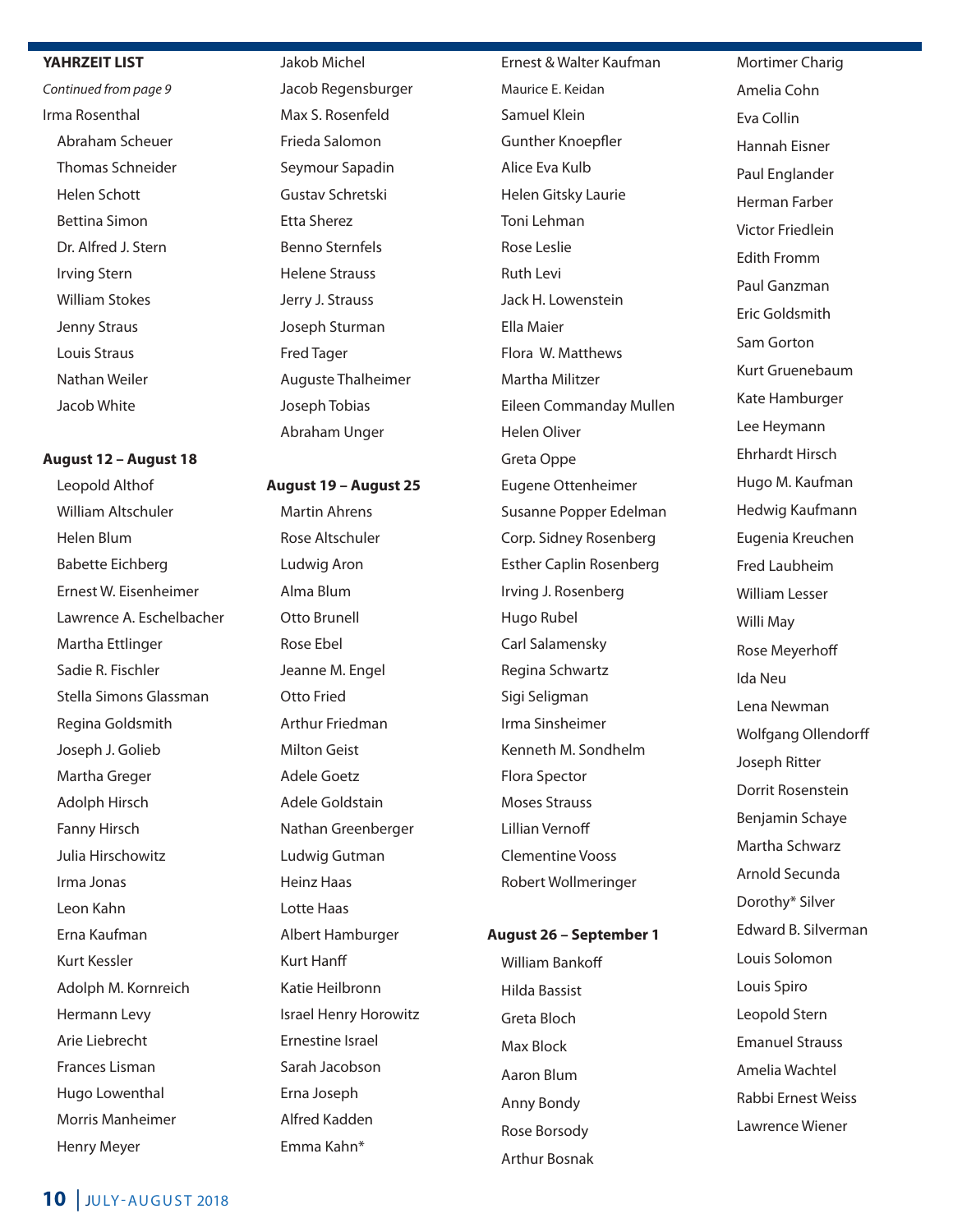# Shavuot

**E** rev Shavuot had a new sound this year: The Washington Heights<br> **E** Community Conservatory of the Fine Arts. The youth orchesrev Shavuot had a new sound this year: The Washington Heights tra, which has performed at the last two Interfaith Thanksgivings, performed Dominican and classical tunes and Rabbi Gale invited their families to join us for a traditional dairy Shavuot dinner on May 19th.

After dinner, a shorter service took place in the Social Hall with the beautiful singing of Student Cantor Robbie Wittner. Rabbi Gale celebrated the giving of the Torah in the wilderness, which made it available to all. The Rabbi blessed new board members John Kelk, Navi Stoller and Jen Talansky, calling each in turn to recognize their leadership and to emphasize their sacred responsibility. He acknowledged new synagogue members as well.

Richard Allman

Nick Bacon & Dana Cohen Gabriel Blau and Dylan Stein Loren Christian

Gisele & Anatoly Garelik Eve Leopold & marvin Reinheimer meredith & Joshua Rubin Stacy Silver matthew Scherer & Alison mcDonald Dalia Spektor & Roy Kushner Kate Sussman & Aaron Hawn Robinanne Turiel & Todd Rubinstein Lori & michael Uysal Susan Weiner

Special thanks to Denny, John and Rachel Kelk and Diana Douglas for cooking and serving a fantastic meal, featuring blintzes, cheesecake and ice cream, with enough vegetables and salad to assuage the guilt.

# **PLANNING AN EVENT? COME SEE THE**

## *NEWLY RENOVATED SOCIAL HALL AT THE*

Hebrew Tabernacle Synagogue

in the heart ofWashington Heights

Conveniently located at 185th Street and FortWashington Avenue, half a block from the A train and M4 bus stop.

An assortment of rooms to suit small, medium or large occasions, including meetings, formal celebrations, classes, film presentations & live performances.

Suitable for catered events; equipped with a full Kosher kitchen and in-house catering at rates to fit any budget.

Seating capacity for 300 in our historical Sanctuary, complete with organ, piano, and sound system.

Our grand Social Hall holds 800 and is equipped with curtained stage, projection screen, sound system, banquet tables, and piano.